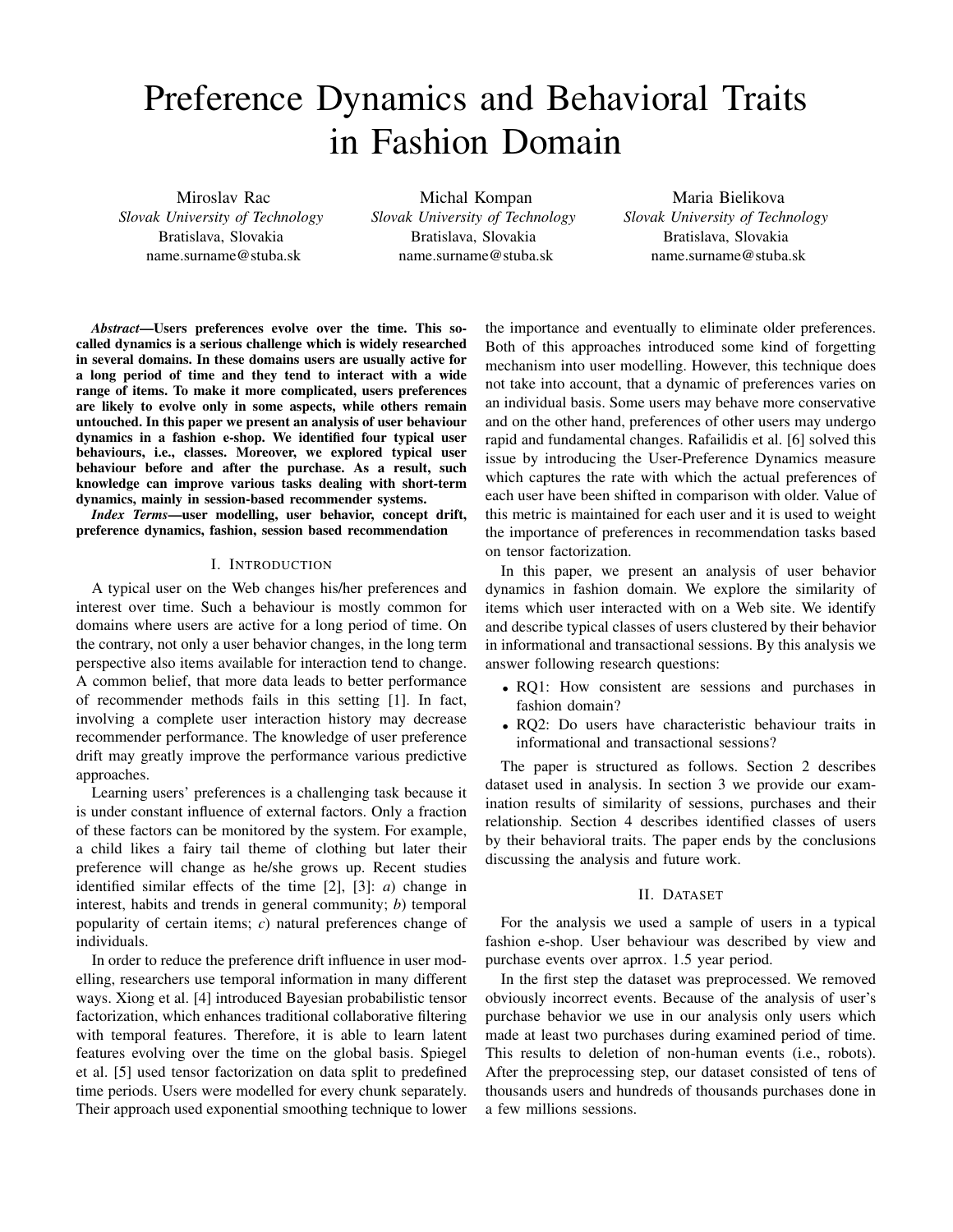The items metadata in our dataset is rather uninformative, therefore we used items categories as a main metadata source. Categories tree depth consists of four levels, while the top level splits items to women, men and kids categories. Second level describes type of clothing (e.g., t-shirts, jeans, skirts) and finally third level provides us with better understanding of variations (e.g., long and short skirts). The fourth level of category tree was truncated as this information was missing in the majority of items. With three levels, there were approx. 200 leafs in a categories tree.

# III. USER PREFERENCE DYNAMICS

Long- and short-term preference modelling is closely related to preference dynamics. While long-term preferences represent user's general preference which is formed progressively and is somewhat stable. On the other hand, the short-term preferences are unstable from their nature and may change on a day-to-day basis [7]–[9]. This non stationary learning problem is referred as *concept drift*. *Zliobaite* [10] identified and presented four types of the preferences change: *a*) sudden drift, *b*) gradual drift, *c*) incremental drift, *d*) reoccurring contexts.

One of the important tasks is to quantify the effect of dynamics. We opt fot the Jaccard similarity index (Equation 1), which measures relative size of the overlap of two finite sets *A* and *B*. We used *item vectors* describing items categories as sets for Jaccard similarity estimation. This measure is in fact complementary to UPD measure used by Rafailidis et al. [6].

$$
J(A, B) = \frac{|A \cap B|}{|A \cup B|} = \frac{|A \cap B|}{|A| + |B| - |A \cap B|}
$$
 (1)

As a result we obtain expression of the dynamics, which gains values in range from 0 to 1 and represents how much some action, i.e., item is similar to other. Thanks to the categories hierarchy, it is clear, that items from different categories have non-zero similarity (if they share common parent category).

In our study we explore the user behaviour on the level of sessions. To represent a user preference in the session (or purchase with several items) we aggregated all actions within a session (or purchase) by a union of *item vectors*.

#### *A. Purchase Preferences Characteristics*

A purchase is considered to be the strongest interest indicator. Thanks to this the inter-purchase similarities change, may indicate a possible concept drift. As we can see (Figure 1) there is a high similarity of consecutive purchases compared to purchases which happened further in the past. Actually, this is expected, since we base on the hypothesis that user preferences evolve over the time.

Moreover, there are other aspects which are worth to discuss. E-shop users may return purchased items, which they did not like. Hence, their needs were not satisfied by the purchase and they are looking for alternatives (in order to fulfill his/her purchase task). Another typical behaviour for this e-shop (also thanks the above described feature) is to purchase a related, therefore similar, products in the post-purchase stage [11].



Fig. 1. The average similarity of purchase compared to previous user purchases. The similarity of consecutive purchases (leftmost) decreases over the time. Further in the past (larger N values), the purchase similarity tends to increase a bit, which is caused by the seasonality.

Following the history (looking further in the past) we can observe purchases to start to be slightly more similar to the last purchase. We attribute this effect to the seasonality. E.g., during the summer, users buy new t-shirts, while in the winter warm clothes are preferred.

To further explore the consistency level of users purchases, e.g., the average similarity of purchases made by a user, we adjusted the dataset. For this purpose, we have excluded users who made less than 4 purchases (52% of all users).

Figure 2 shows that users tend to have lower similarity of consecutive purchases compared to average similarity of all purchases compared each to other. This means that longterm preference is more stable than short-term preferences change on purchase-by-purchase basis. Considering that the consecutive purchases similarity is low but the overall purchase similarity is higher, we can hypothesise that a concept drift of reoccurring contexts is present. There are almost 2% of users, who have perfect match between consecutive purchases, hence there are users who buy items of the same type each time. On the other hand, there are some users (more than 1%) who have zero similarity. This number is low because users make most of their purchases from the same top-level category, which defines their gender, so zero similarity occurs very rare.



Fig. 2. Average purchase similarity and corresponding probability of the occurrence. The differences between all and consecutive purchases similarities are presented.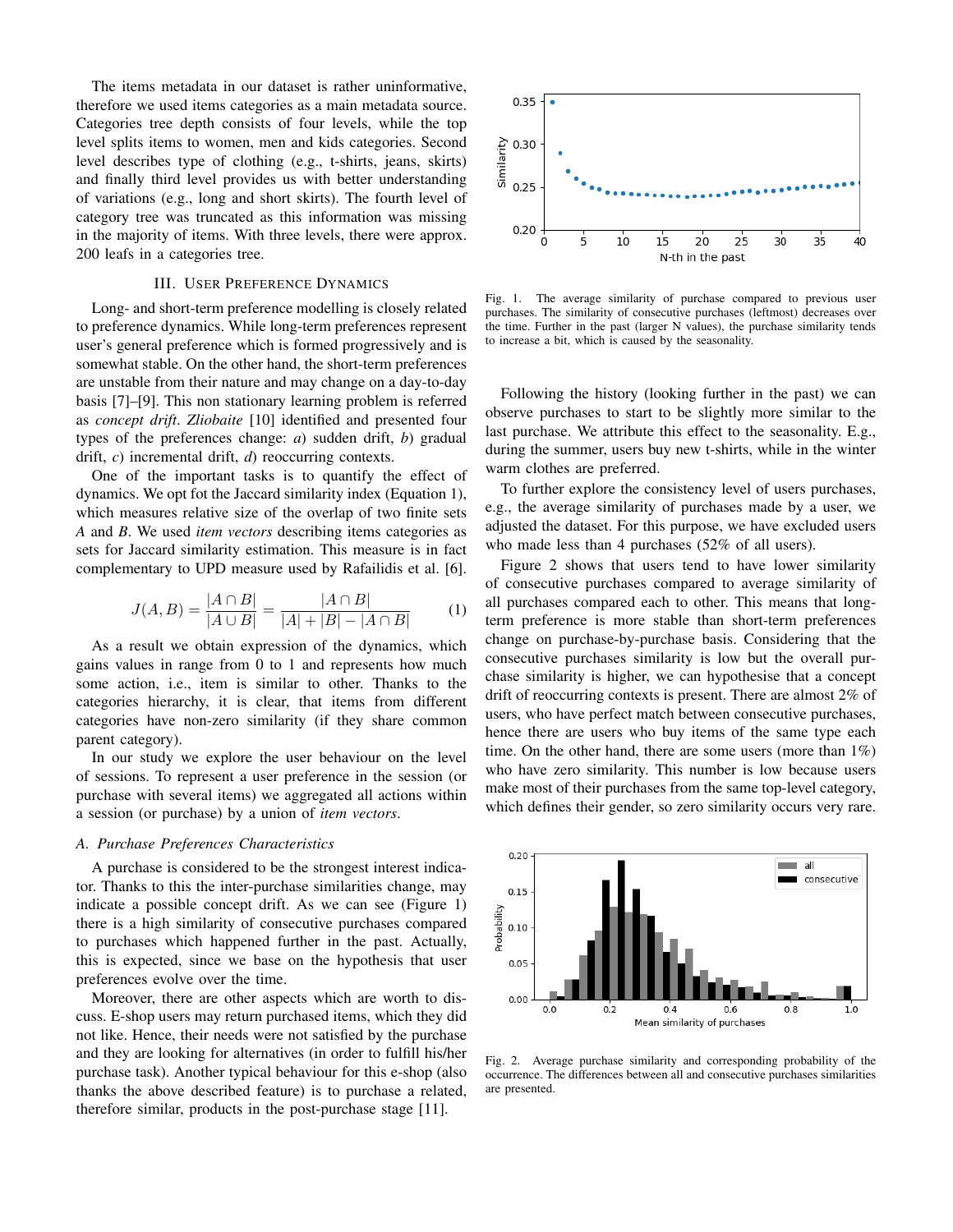# *B. Sessions Preferences Characteristics*

The second strongest implicit feedback type is the view of an item. However, on the single item basis it is quite hard to differentiate between the noise and real user preferences. To over come this issue usually a set of user actions, i.e., session is used for analysis. In other words, related actions share a common intent and thus should be processed together [12]. In our analysis, a session is a sequence of actions joined by temporal heuristic [13]. To make it clear, two consecutive actions are joint into a single session if they occur in less than 30 minutes. Any action made more than 30 minutes after its preceding action is considered as a new session.

Given two following sessions, assuming that in each of these sessions a user viewed two categories sharing common secondlevel parent, similarity of value 0.5 means, that the user viewed one of the categories in both of these sessions. Figure 3 shows negative correlation between similarity of compared sessions and increasing distance between these sessions. Majority of sessions similarities is around value of 0.47. The similarity is 0.82 if we take in account only top-level categories. Immediate session neighbours have 0.54 average similarity and sessions with distance 5 have average similarity 0.43, which is still fair similarity.



Fig. 3. Sessions similarity compared to its neighbourhood in a distance up to 5. E.g. *+1* label means that compared session is immediate follower and *+5* label means that compared session is 5-th afterwards.

When we calculated the similarity of a session and its neighborhood, we did not take into account any global bias. Later, we have discovered few large and several small peaks in similarity metrics across the dataset (Figure 4). Both of these peaks occurred in December, just before Christmas. We believe that it is caused by browsing or purchasing items for a third person, for example as a gift. Other small deviations may be caused by massive online advertisement campaigns held by the e–shop. The user might click on an advertisement but it does not necessarily mean he/she shifted his/her preferences. Therefore, this kind of sessions and purchases should not be considered when modelling user preferences.

#### *C. Relationship of Sessions and Purchases*

There is fair chance of high similarity between two consequent sessions. As shown in Figure 5, we see increased



Fig. 4. Average similarity of sessions during the year. Similarities are calculated based on the top-level categories. The similarity drops (in December) are caused by the Christmas gifts purchases.



Fig. 5. Average similarity of purchase and its surrounding sessions. Purchase happened at zero value on horizontal axis. Preceding sessions are on the left from zero and following sessions are on the right. Surprisingly, there is increased similarity in post-purchase stage.

similarity of purchases to its neighbour sessions with peak at the zero, i.e., in a session in which a purchase happened. It illustrates a high consistency of characteristics of browsed items right before purchase. In other words, users browse similar items to what they intent to purchase. Similarly, there is also a similarity increase of few preceding sessions. It suggests that users may split their purchase task into multiple sessions. They browse several item alternatives and purchase it later.

Surprisingly, we also can see increased similarity in postpurchase stage (Figure 5). This effect has at least two explanations. After receiving purchased good, users evaluate their expectations and reality [14]. E.g., the user wants to compare item images on a Web site again and compare it to actual looks. Another perspective is that users search for other alternatives of items (because of goods return), thus they can challenge their belief of good purchase. Alternatively, two purchases made in a short period of time may increase a similarity of two consecutive purchases.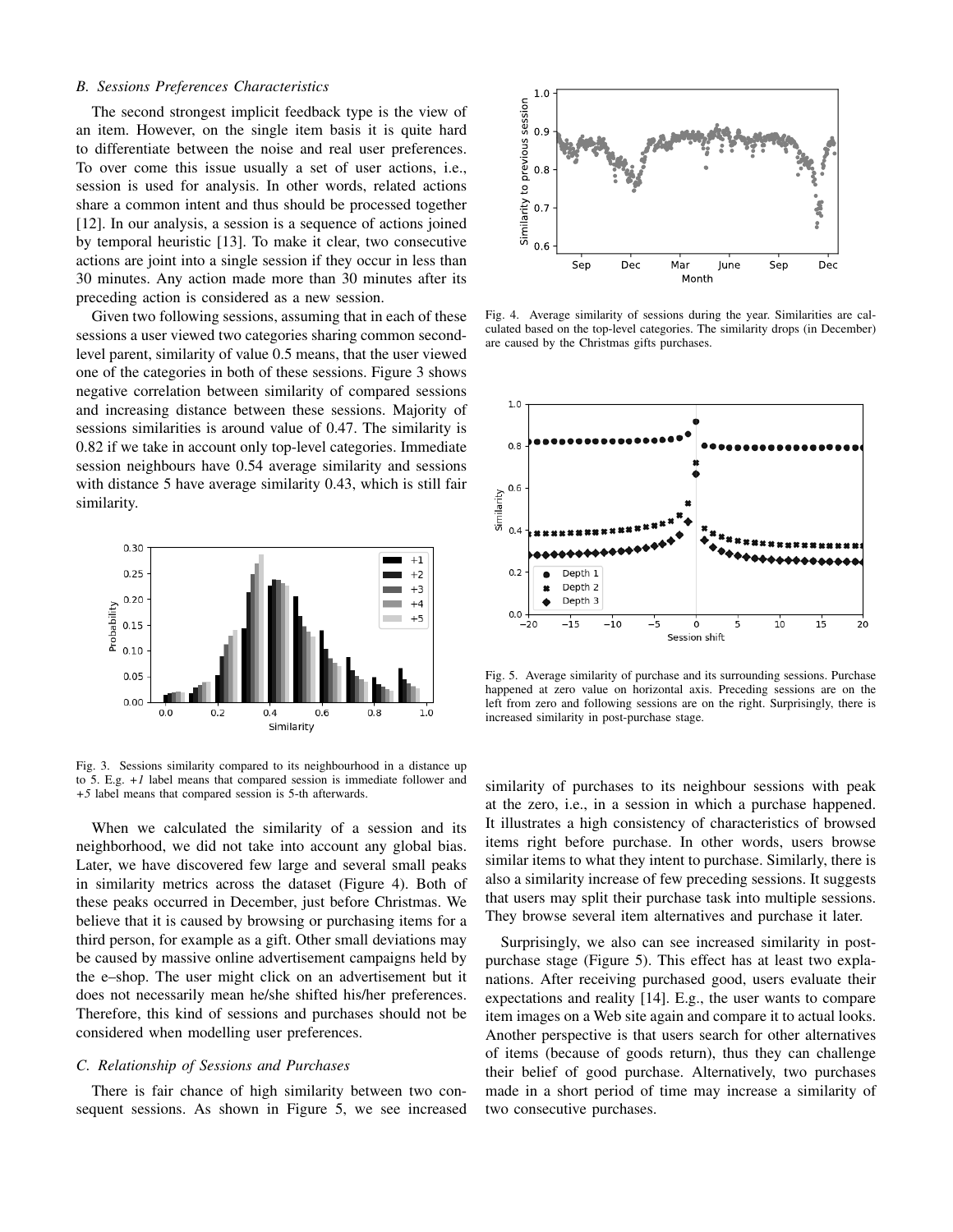## IV. USER BEHAVIORAL TRAITS

Based on the user behaviour, three types of sessions were identified by Broder [15]: *a*) navigational, *b*) informational, *c*) transactional. In behalf of *RQ2*, informational and transactional sessions are interesting. During an informational session, a user's intent is to acquire information, e.g., about items in e-shop. Transactional sessions are those, when a user intends to make some kind of transaction, e.g., buy items.

Furthermore, there are two classes of users distinguished by their extreme cognitive style: navigators and explorers [16]. Only 3% of users are extreme explorers, users who visit large number of pages which contents varies highly. On the other hand, 17% of users are extreme navigators, users who complete tasks sequentially in a direct path from query submission to the problem resolution, i.e., low variance in page contents. Other 80% of users are characterized by a large diversity of behavioral patterns.

Moreover, we distinguish two basic classes of users by their decision-making style: satisficers and maximizers [17], [18]. Satisficers choose an alternative of desired item which is "good enough". On the contrary, maximizers optimize their knowledge about alternatives and choose the best possible option.

We used this knowledge to model user behavioral patterns and cluster users to classes by their common behavioral traits in transactional and informational sessions respectively.

Before the clustering process, we explored several attributes candidates which we rejected after few iterations, because those attributes had not significant influence on resulting clusters (e.g., order frequency) or did not describe behavioral habits (e.g., a purchase or session count).

Finally, we have used following clustering attributes:

- A) transactional duration average duration of transactional sessions (i.e., sessions with purchase event);
- B) views count average item views during single session;
- C) duration rate rate of transactional and informational session duration;
- D) views rate rate of item views in transactional and informational sessions;
- E) transactional consistency similarity of purchase and its transactional session;
- F) informational similarity similarity of transactional session and its preceding informational session.

We have identified four classes as shown in Table I. The smallest class consists of extreme users  $(2.1\%)$  having characteristics of *explorers* [16]. Additionally, *class 2* (13.8%) and *class 3* (20.2%) have parameters characterizing behavioral traits of satisficers and maximizers respectively. The rest of population (63.9%) is classified into mixed behavioral traits class.

In fact, *satisficers* are distinguished only by the increased views count in transactional sessions. Therefore, if we merge *class 0* and *class 2*, we would get almost 80% of users characterized by a diversity of behavioral traits, which corresponds with findings of White and Drucker [16].



Fig. 6. Vizualisation of clusters characteristics. There are obvious differences between parameters of individual clusters, which results to four classes of users: mixed behavioral traits, explorers, satisficers, maximizers.

TABLE I USERS CLUSTERS BRIEF CHARACTERISTIC AND THEIR POPULATION RATE IN DATASET

| Label | Population | Characteristics         |
|-------|------------|-------------------------|
|       | 63.9%      | mixed behavioral traits |
|       | 2.1%       | explorers               |
|       | 13.8%      | satisficers             |
|       | 20.2%      | maximizers              |

Another perspective to differences of each class are presented in Figure 6. We describe these classes in more details in the rest of this section.

*a) Class 0 – mixed behavioral traits:* Based on the used attributes, we could not distinguish a majority of users. That is the reason we created a class of users with mixed behavioral traits. There is almost no difference in item views count and session duration in transacational and informational sessions of these users. Transactional consistency is fairly high, it is a double of informational similarity.

*b) Class 1 – explorers:* This small class of extreme users has characteristics of *explorers* trait (i.e., page views count and high variance) and their population rate also reflects other research by White [16]. They have 4.5 times more item views then average of other classes and 2 times longer transactional duration than *class 2* (96 minutes on average), which should be characterized by plenty of item views and long transactional duration.

*c) Class 2 – satisficers:* These are users similar to the *class 0*. The difference is that users in this class tend to have slightly higher number of item views, mainly in transactional sessions which also have higher dissimilarity compared to informational sessions. Hence, these users purchase without prior informational sessions. These are characteristics of satisficers [17].

*d) Class 3 – maximizers:* 20% of users are characterized by a short, only 4 minutes on average, duration of transactional sessions. Also they have very high transactional consistency (80%) and the highest informational similarity (47%). They do 70% of browsing in informational sessions. These are characteristics of maximizers [17].